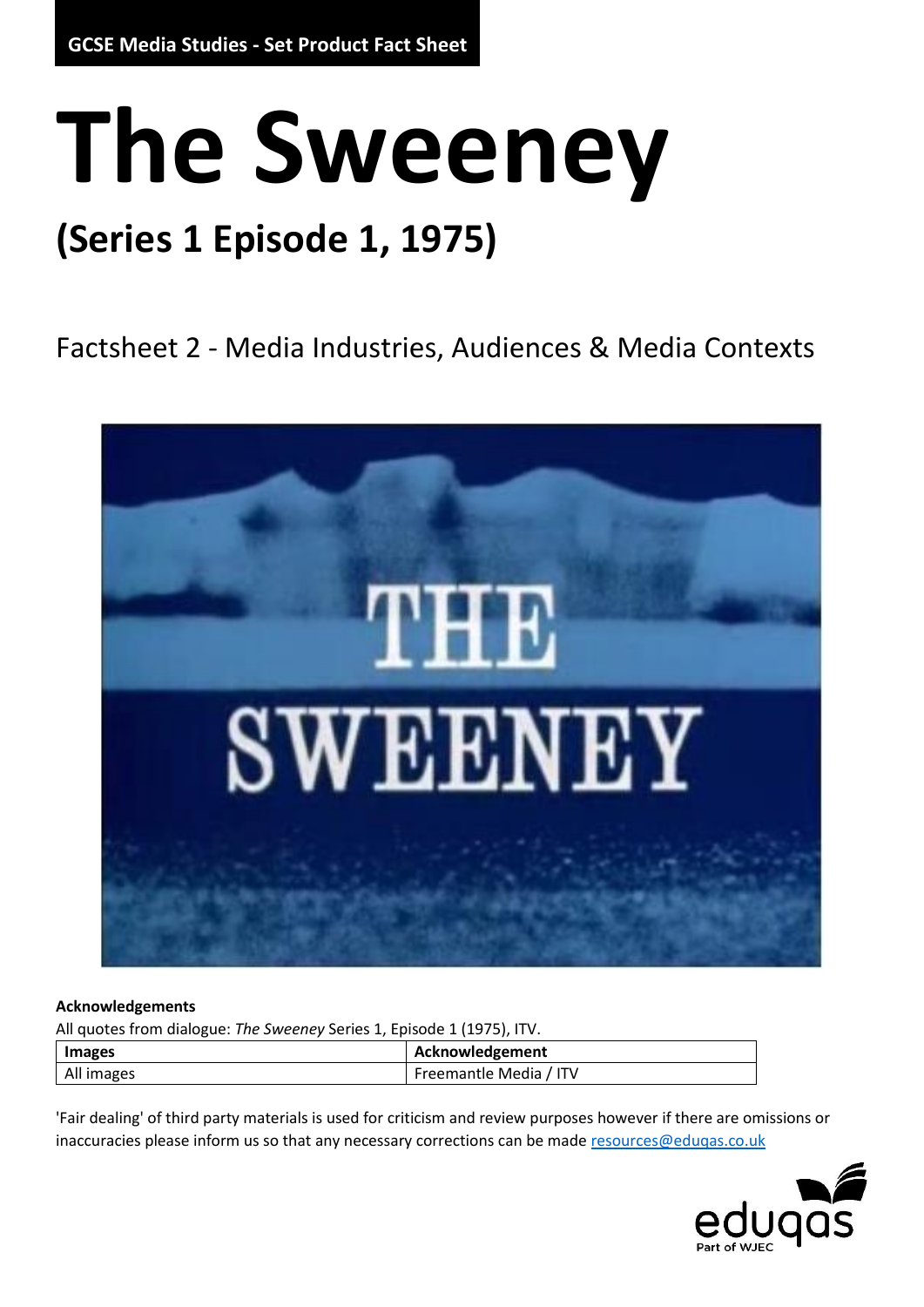# **The Sweeney**

# **(Series 1 Episode 1, 1975)**

**Component 2: Understanding Forms and Products**

**Focus Areas:** Media Language Representation **Media Industries Audiences Media contexts**

#### **PART 1: STARTING POINTS – Media Industries**

**The nature of media production, including by large organisations:**

- The programme was produced by Talkback Thames using the Film Production Unit Euston Films with a focus on high production values. Each episode cost in excess of £250,000 to make and was filmed on a strict ten day shooting schedule.
- *The Sweeney* was the most popular product made by Euston Films.
- Thames Television was one of the regional franchise holders of the ITV network broadcasting in the London area from 1968- 1992.
- *The Sweeney*, produced by ITV, a commercial broadcaster, presents a different production and distribution model to Luther, a BBC production.

#### **The importance of different funding models:**

*The Sweeney* was broadcast on ITV, which in 1974 was the UK's only Independent Television Channel that relied on advertisements to fund the production of television programmes. The viewing figures for each episode would have guaranteed ITV valuable income from advertisers who wanted to place commercials in the breaks. The success of *The Sweeney* was therefore

important to Thames Television and the ITV in terms of raising revenue.

## **The functions and types of regulation in the media:**

*The Sweeney* was broadcast by ITV in the postwatershed 9pm slot. The characters were part of the Metropolitan Police's 'Flying Squad' suggesting that the narrative would contain mature themes regarding violence and theft. There is mild swearing and some references to sexual activity, but this was restrained even given the later scheduling time, reflecting the social and cultural context of the 1970s. The DVDs were given a 15 rating.

#### **PART 2: STARTING POINTS – Audiences**

- The initial appeal of the programme was the fact that it offered a different, more realistic representation of the police force, one that more accurately mirrored the stories that were appearing in the press at the time. The programme also had the added appeal of the humour created through the relationship between Regan and Carter.
- The filming style and action scenes would have appealed to fans of the crime genre who were ready for something different and more contemporary.
- Some of the takes are much longer than in contemporary examples of the genre, this was similar to more serious dramas of the time where audience concentration is expected.
- As the series developed over the years the audience became involved with the two main characters which contributed to the continued success of the programme.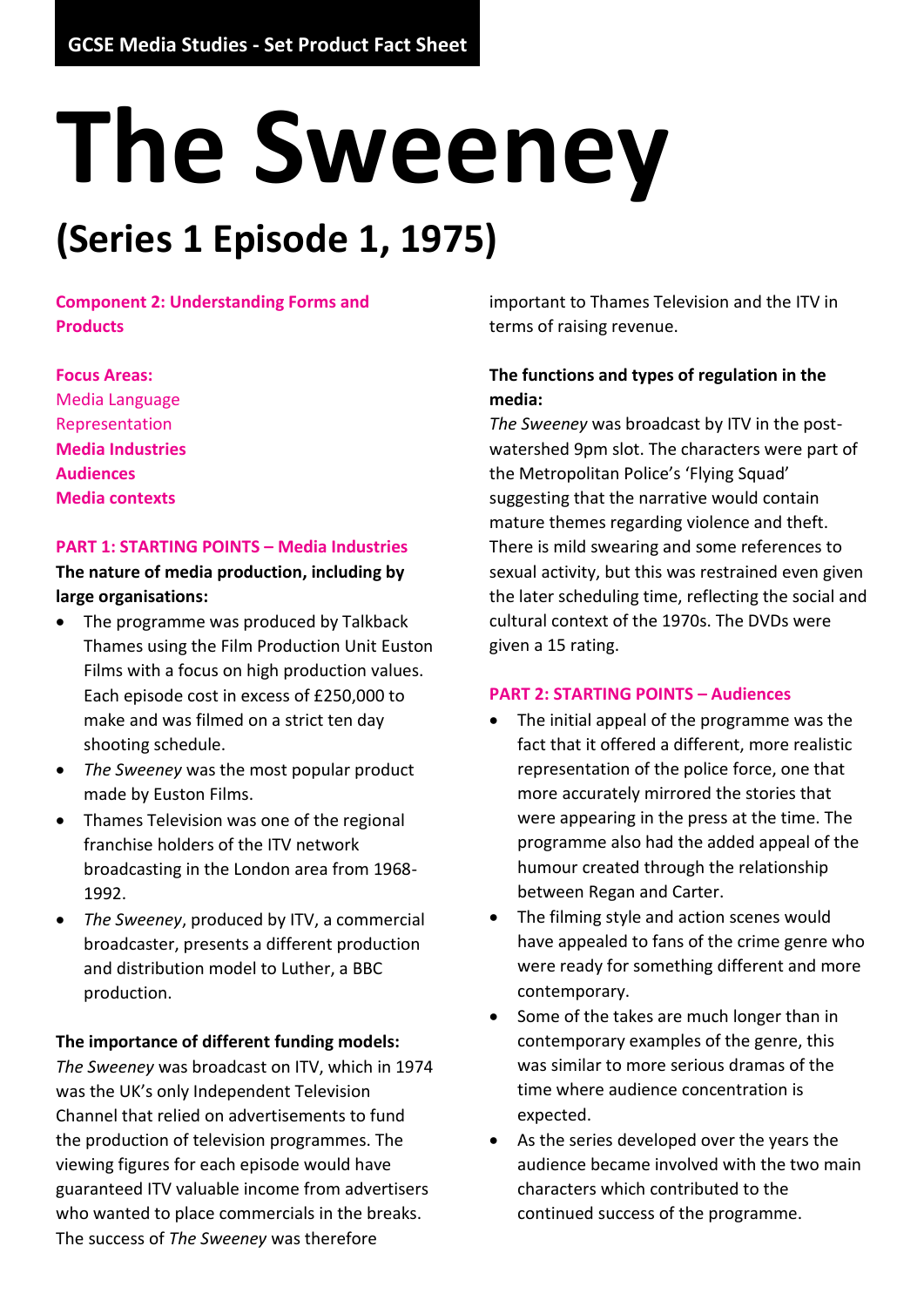## **GCSE Media Studies - Set Product Fact Sheet**

- At the height of its success it was pulling in 19 million viewers per episode.
- The ongoing popularity of the programme is evidenced in the two film spin-offs produced. one in 1977 and one as recently as 2012

### **Theoretical perspectives on audience: Blumler and Katz's Uses and Gratifications theory:**

There are several theories that have been written to explore the relationship between audiences and media products. The Uses and Gratifications theory was one of the first to suggest that audiences can be active consumers of the media and seek out and use different media products in order to satisfy a need and to experience different pleasures including:

- **Entertainment/diversion:** audiences watch some media products including crime dramas to escape from everyday life into a fictional world that absorbs their interest. *The Sweeney* was entertaining and was a refreshing change from some of the other crime dramas broadcast at the time as it challenged the reassuring image pf the police. It also had the added excitement of action including car chases and shoot outs which would have usually only been seen in film.
- **Information/education:** crime dramas can give audiences an insight into another area of society with which they may not be familiar, in *The Sweeney* this was police procedures. The insight into London gangland would have reinforced pre-conceived ideas audiences may have from real life stories of gangsters, for example The Krays.

#### **PART 3: STARTING POINTS – Media Contexts**

The specification requires learners to develop their understanding of relevant contexts of media and their influence on the product.

#### **Historical Context**

*The Sweeney* demonstrates how genres develop over time. The programme introduced a more gritty, realistic representation of the police force informed by cultural influences including press stories and American crime drama imports. This

view challenged the more reassuring image of the police evident in other examples of the genre such as *Dixon of Dock Green* and *Z Cars.*

The programme also looked different to previous crime dramas, it was shot on 16mm film to achieve a washed out, grainy feel to the images, creating a more gritty realism.

*The Sweeney* reflected the time in which it was made as in the 1970s the actual Flying Squad were in the news after reports of bribery, corruption and consorting with gangland criminals.

The programme was produced before the 1984 Police and Criminal Evidence Act was passed which provided a code of practice for the exercise of police powers. Before that, there were few restrictions on the methods that could be used by the police to secure a conviction. For example, when Regan exhorts information from Billy through violence and suggesting that they can frame him.

#### **Social and cultural contexts**

How *The Sweeney* reflects the society and culture of the time in which it was made through its representations, themes, values, and messages. Consider:

- *The Sweeney* tells us a lot about the society of the time in terms of social hierarchy, power, gender roles and how authority was regarded.
- The men in the programme were macho, sexist and in positions of power. Their lives were seen to be exciting, appealing to the male audience of the time. They often broke the rules and engaged in violence.
- Although Regan and Carter are depicted as good at heart, their often dubious ways of getting information potentially reflected the culture of the Metropolitan Police of the time. In 1972 a new Commissioner for the Met, Sir Robert Mark was appointed to investigate corruption in the London force. He described the CID as 'the most routinely corrupt organisation in London'

([https://www.thehistorypress.co.uk/articles/the-](https://www.thehistorypress.co.uk/articles/the-sweeney-the-dirty-squads-police-corruption-and-sleaze-70-s-style/)